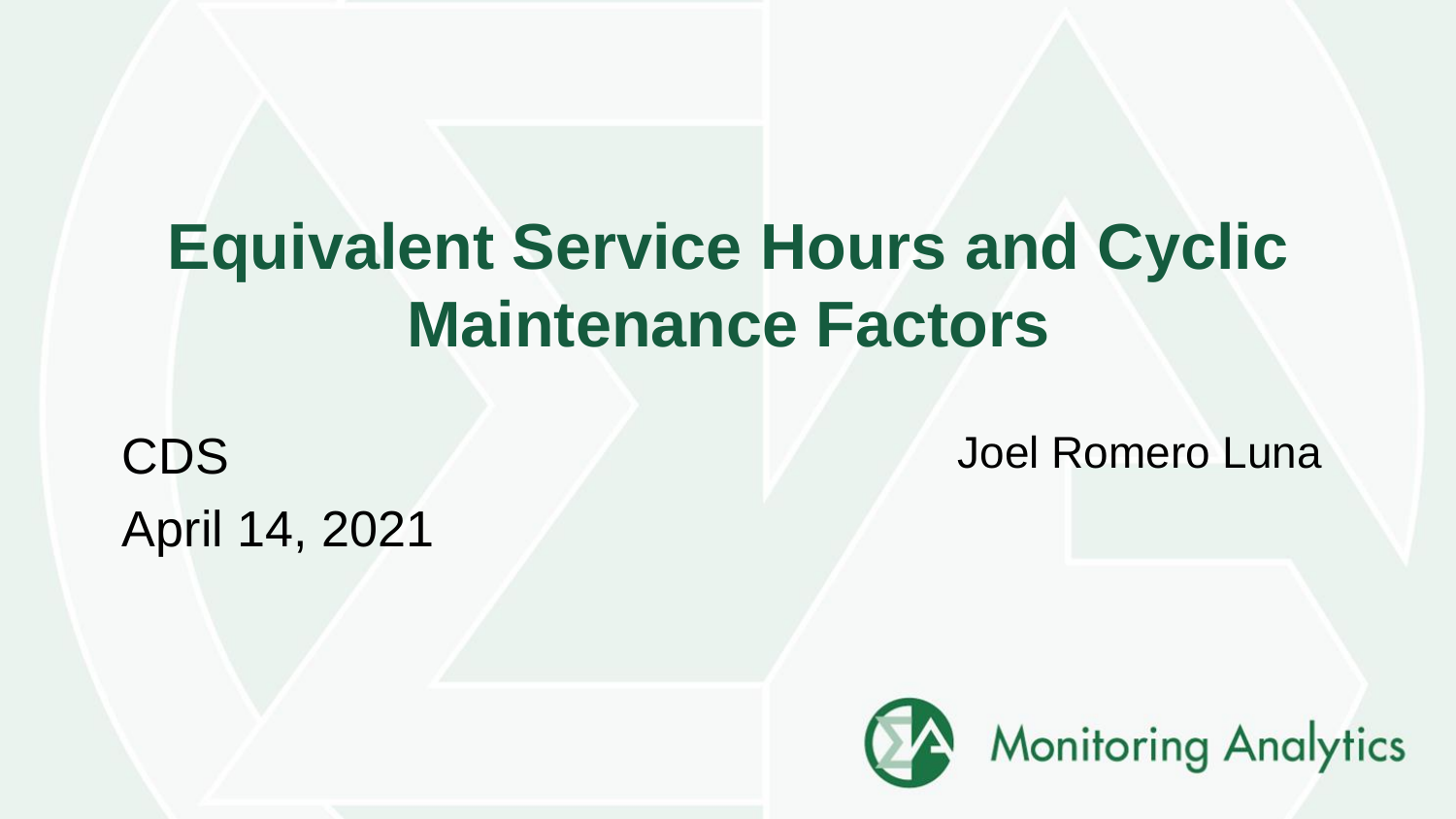#### **Maintenance Expenses**

- **Competitive offers are equal to the short run marginal cost.**
- **The IMM does not agree that maintenance expenses are short run marginal costs.**
- **The IMM is providing the following clarification and recommendations to avoid improper accounting of maintenance costs in CTs and CCs.**

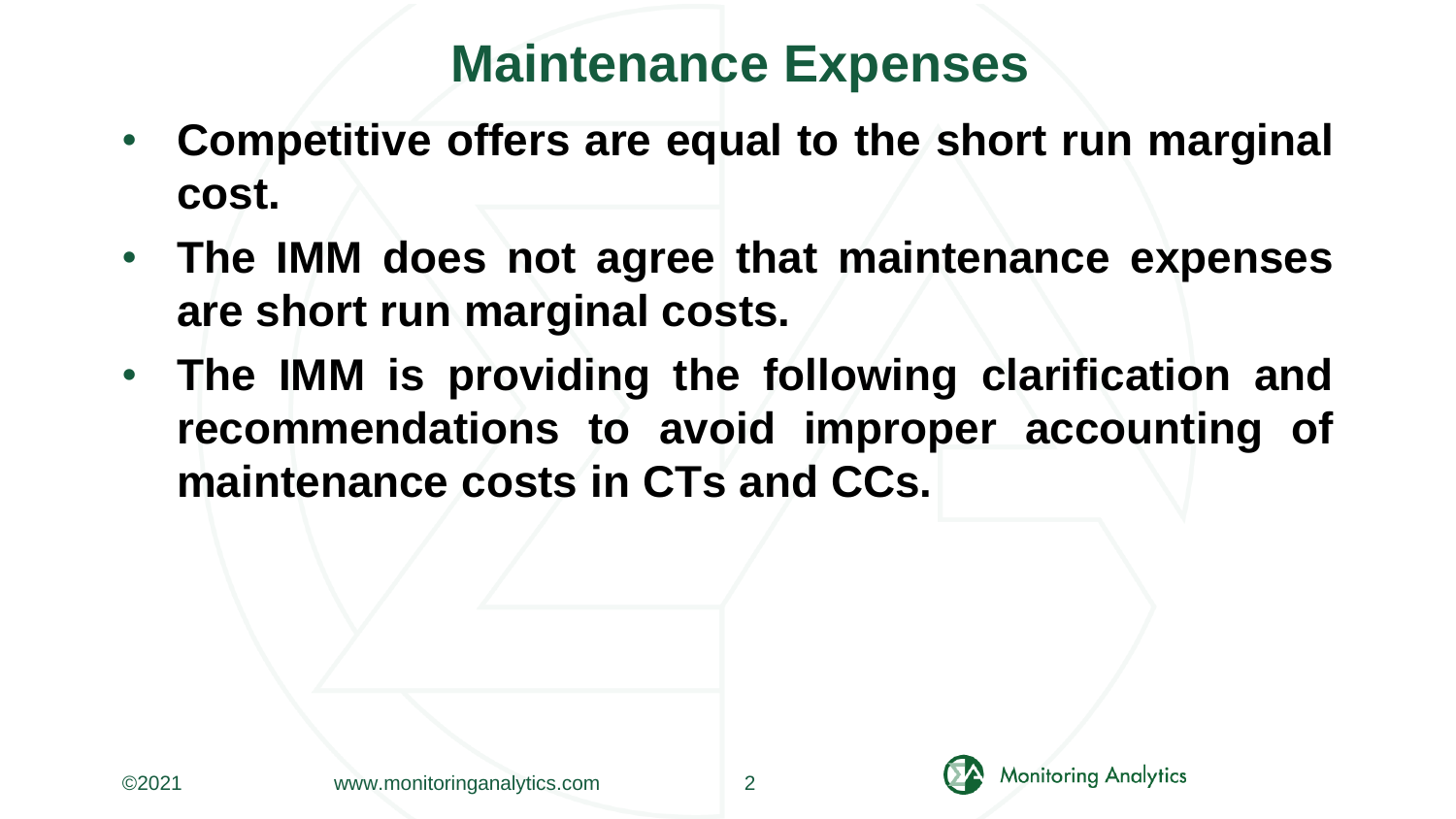#### **Equivalent Service Hours**

- **Manual 15 allows the allocation of maintenance expenses using equivalent service hours for CCs/CTs.**
- **Equivalent service hours are used by OEM to determine when certain maintenance on the combustion turbine has to be performed. For example:**
	- **Combustion inspection**
	- **Hot gas path inspection**
	- **Major overhaul**



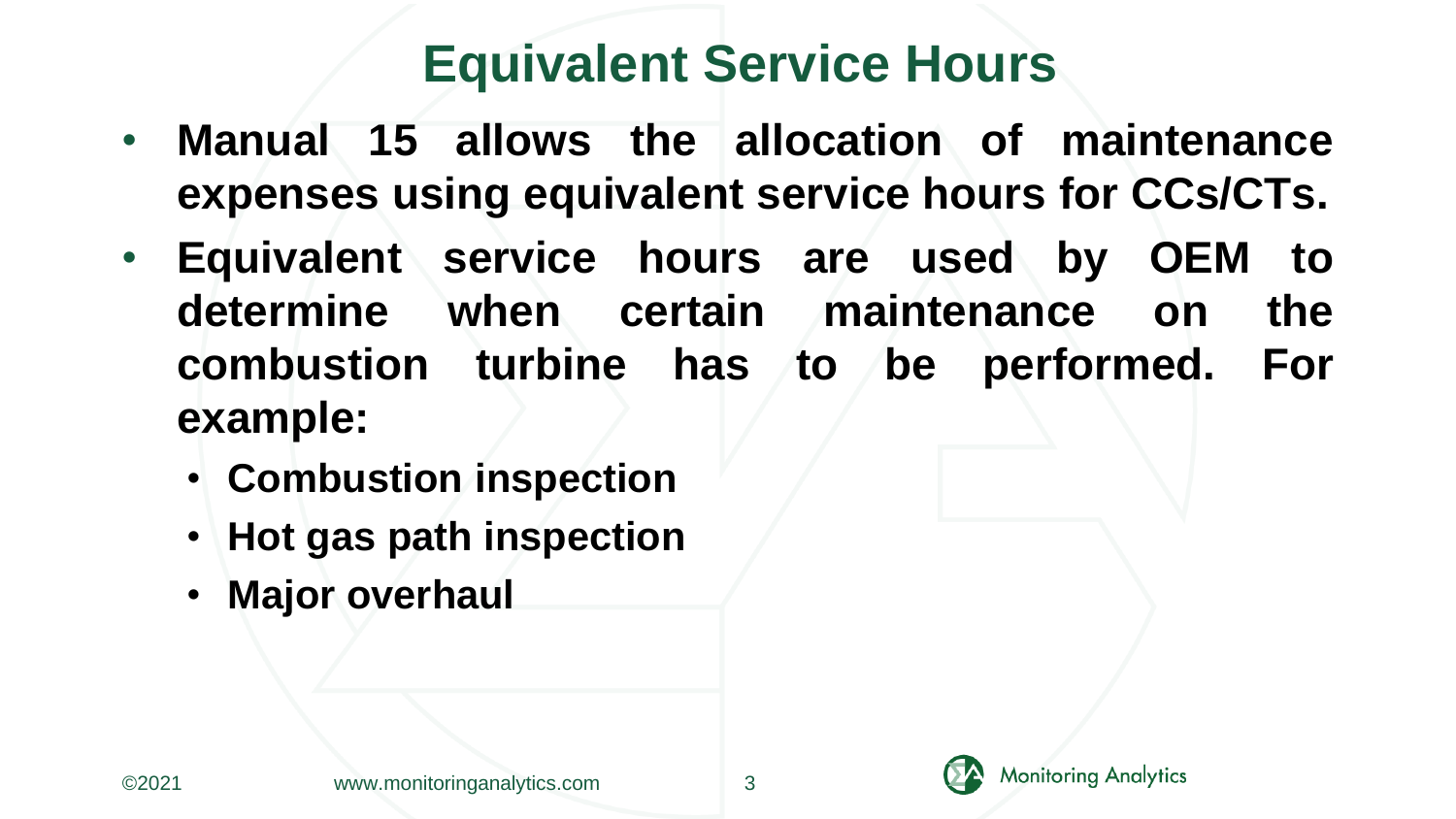# **Equivalent Service Hours**

• **Manual 15 includes a formula to calculate equivalent service hours as:**

**ESH = Cyclic Starting Factor x No. of starts +**

**Total Operating Hours at any load level + Cyclic Peaking Factor x No. of hours above base load**

- **Manual 15 also states that only OEM cyclic factors can be used.**
- **In some cases, the formula in Manual 15 is inconsistent with the way that OEMs determine the maintenance intervals.**

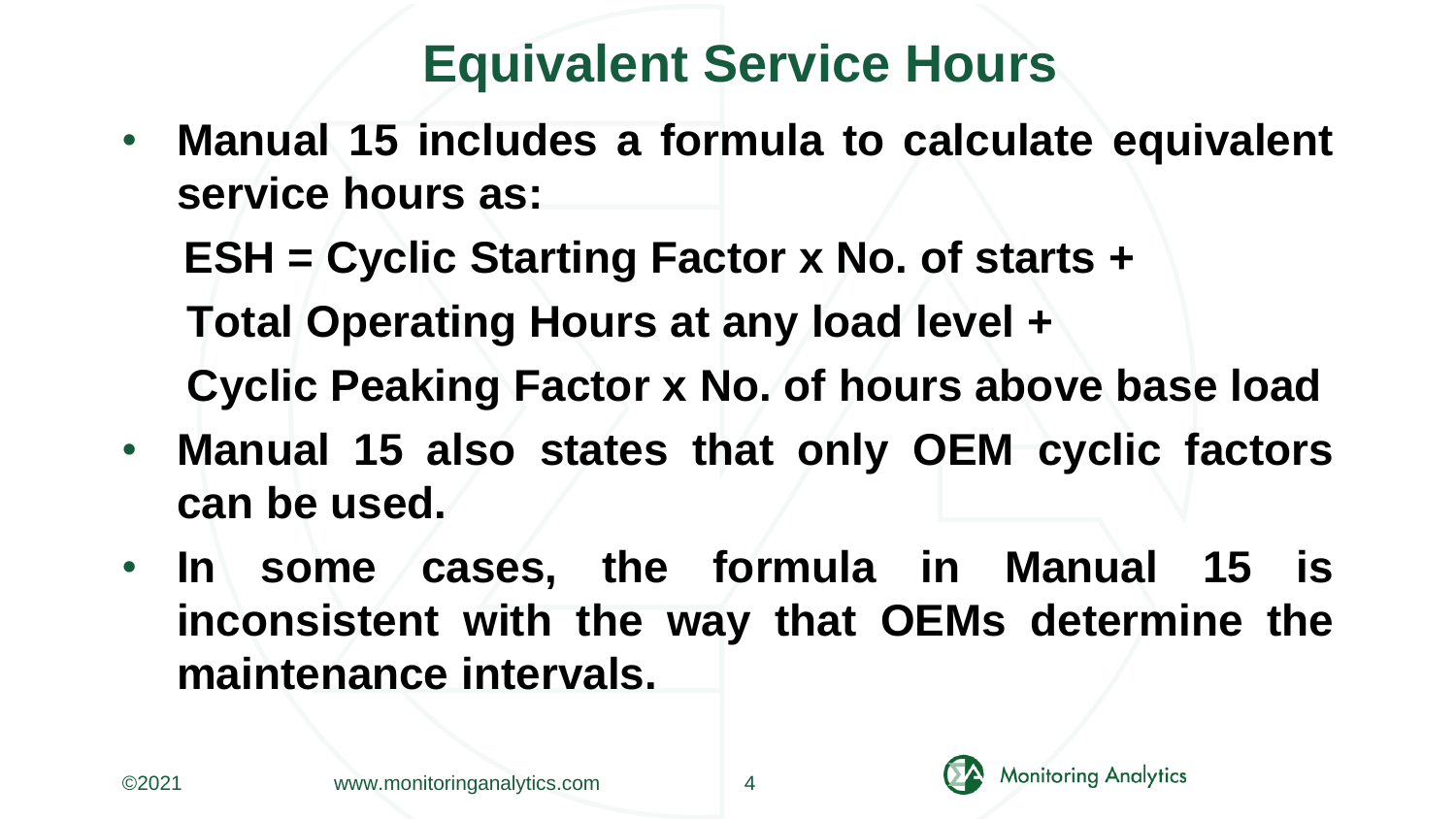#### **OEM Maintenance Events**

- **OEMs have different equations and triggers for maintenance events.**
	- **Some may have it based on total equivalent service hours (including starts) as in Manual 15.**
	- **Some may have it based on the trigger that occurs first, between number of starts or number of factored hours (i.e. similar to the Manual 15 equation but excluding starts).**
	- **Some may include dual fuel operation.**
	- **Some may include fast starts and/or trips.**



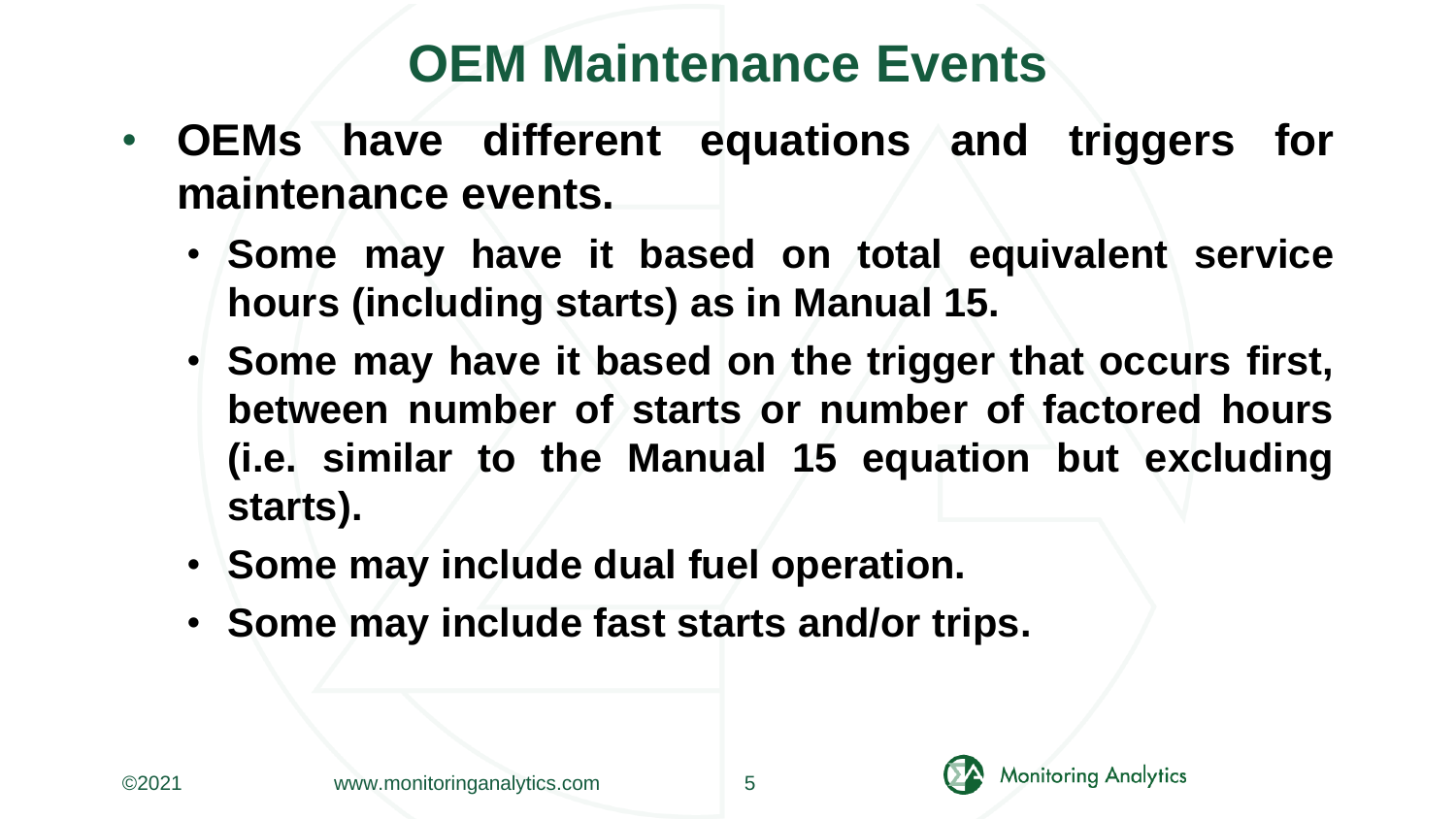- **Unit A and B have 200 starts, 1,900 operating hours at base load and 20 hours at peak load (10 MW).**
	- **Unit A is a X model.**
	- **Unit B is a Y model.**
- **X OEM documentation states that maintenance intervals are measured in equivalent service hours and that an equivalent service hour is equal to:**
	- **ESH = Starts x 15 + Base Load Hours + Peak Load Hours x 5**
- **X OEM states that a combustion inspection should be performed every 5,000 ESH.**

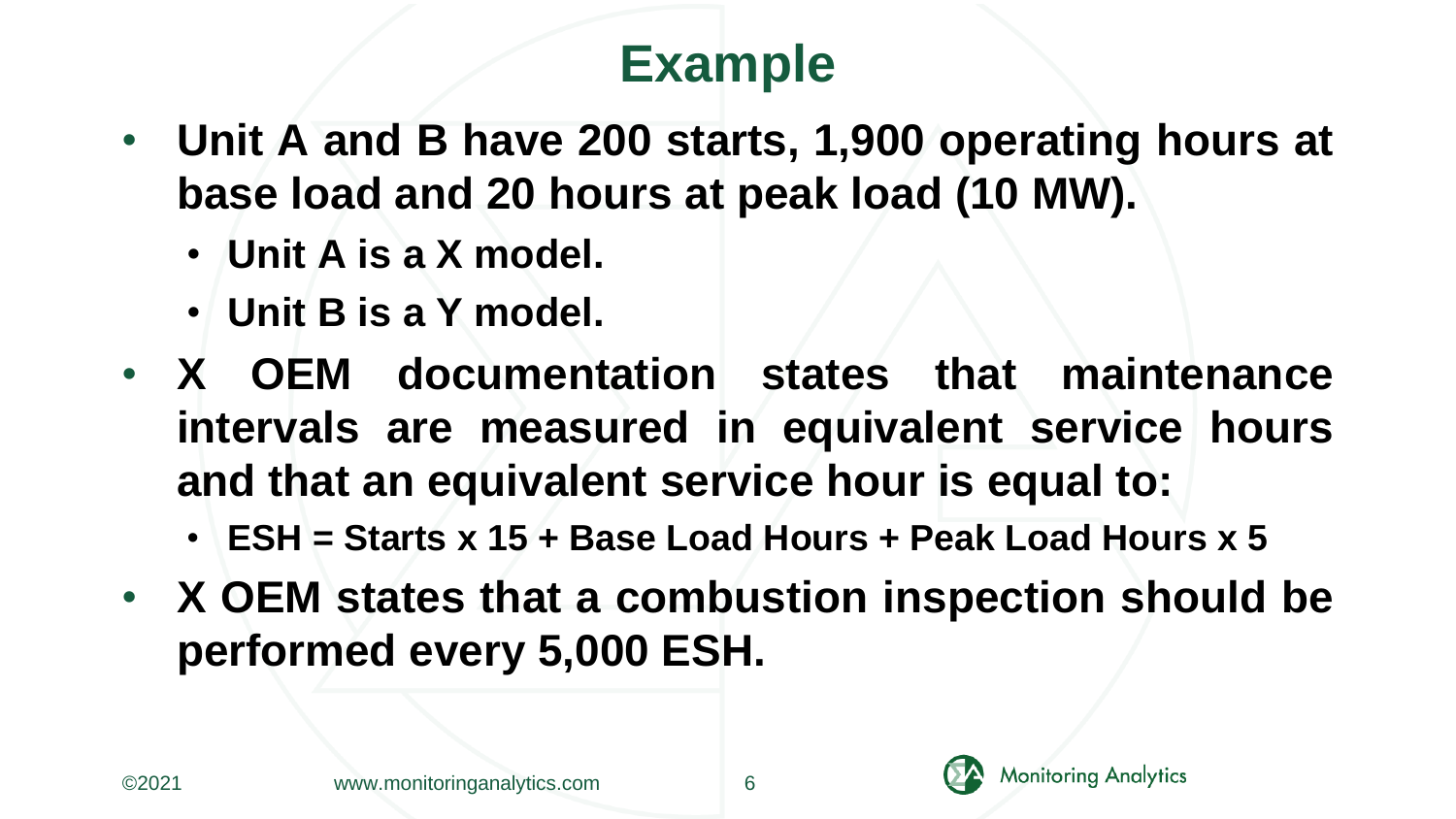- **The combustion inspection cost \$100,000.**
- **The CI cost per ESH is \$20 per ESH or**
	- **Every start costs \$20 x 15 (cyclic factor) = \$300**
	- **Every hour at base costs \$20 x 1 (base load) = \$20**
	- **Every hour at peak costs \$20 x 5 (peaking factor) = \$100**
- **In the three part offer this will be:**
	- **Start Cost: \$300/start**
	- **No Load: \$20/hour**
	- **Peak MW Incremental Offer: (\$100 - \$20) / 10 MW = \$8/MWh**



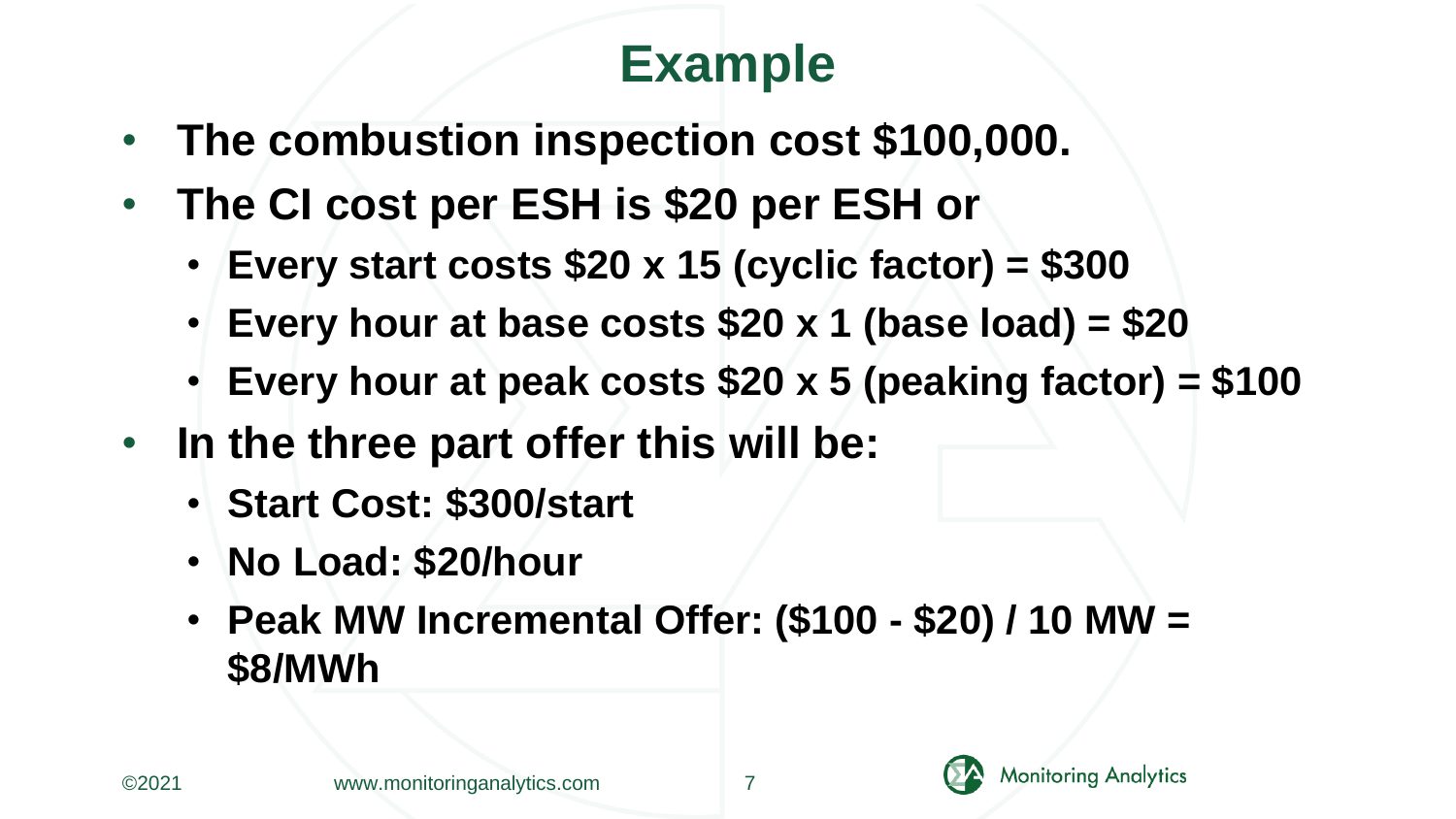- **Unit A and B have 200 starts, 1,900 operating hours at base load and 20 hours at peak load (10 MW).**
	- **Unit A is a X model.**
	- **Unit B is a Y model.**
- **Y OEM documentation states that maintenance intervals are measured in starts and equivalent hours.**
	- **Starts = No. of starts**
	- **Equivalent hours = Base Load Hours + Peak Load Hours x 3**
- **Y OEM states that a combustion inspection should be performed every 200 starts or 4,000 equivalent hours, whatever happens first.**

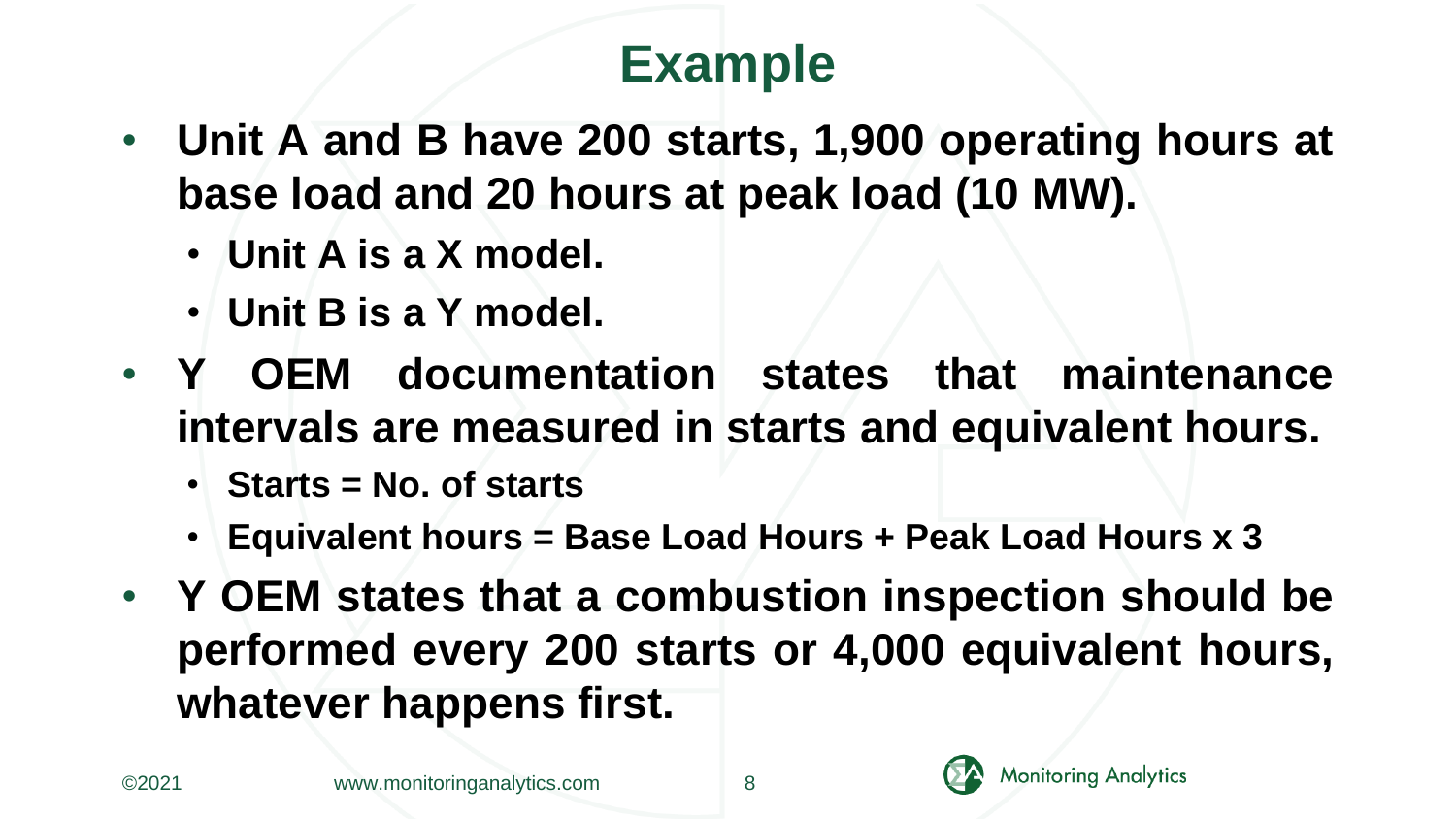- **The combustion inspection cost \$100,000.**
- **Since the number of starts was triggered first, the CI cost per start is \$500. Base load or peak load hours did not trigger the maintenance event, therefore there is no CI cost associated with running at base load or peak load.**
- **In the three part offer this will be:**
	- **Start Cost: \$500/start**
	- **No Load: \$0/hour**
	- **Peak MW Offer: \$0/MWh**

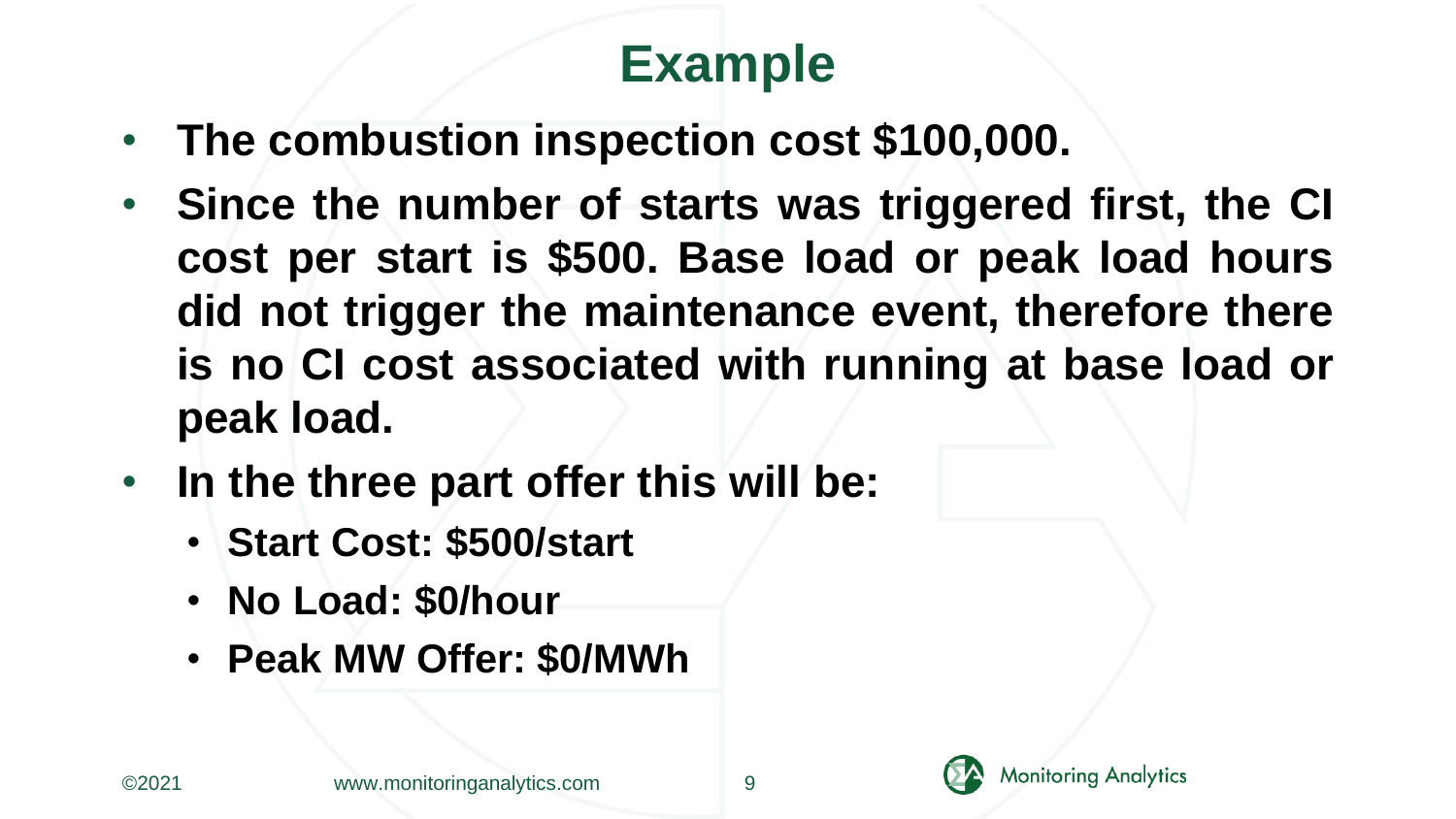#### **Issues**

- **The equation in Manual 15 can differ from the equation used by the OEM. Just like the cyclic factors, Manual 15 should require the use of the OEM.**
- **This maintenance expense allocation method should only be allowed for generators that follow the OEM equations and maintenance intervals.**
- **Only maintenance expenses attributed to combustion turbine (e.g. Combustor Inspection) should be allocated using this method. Other maintenance expenses (e.g. BoP, steam turbine) should not.**